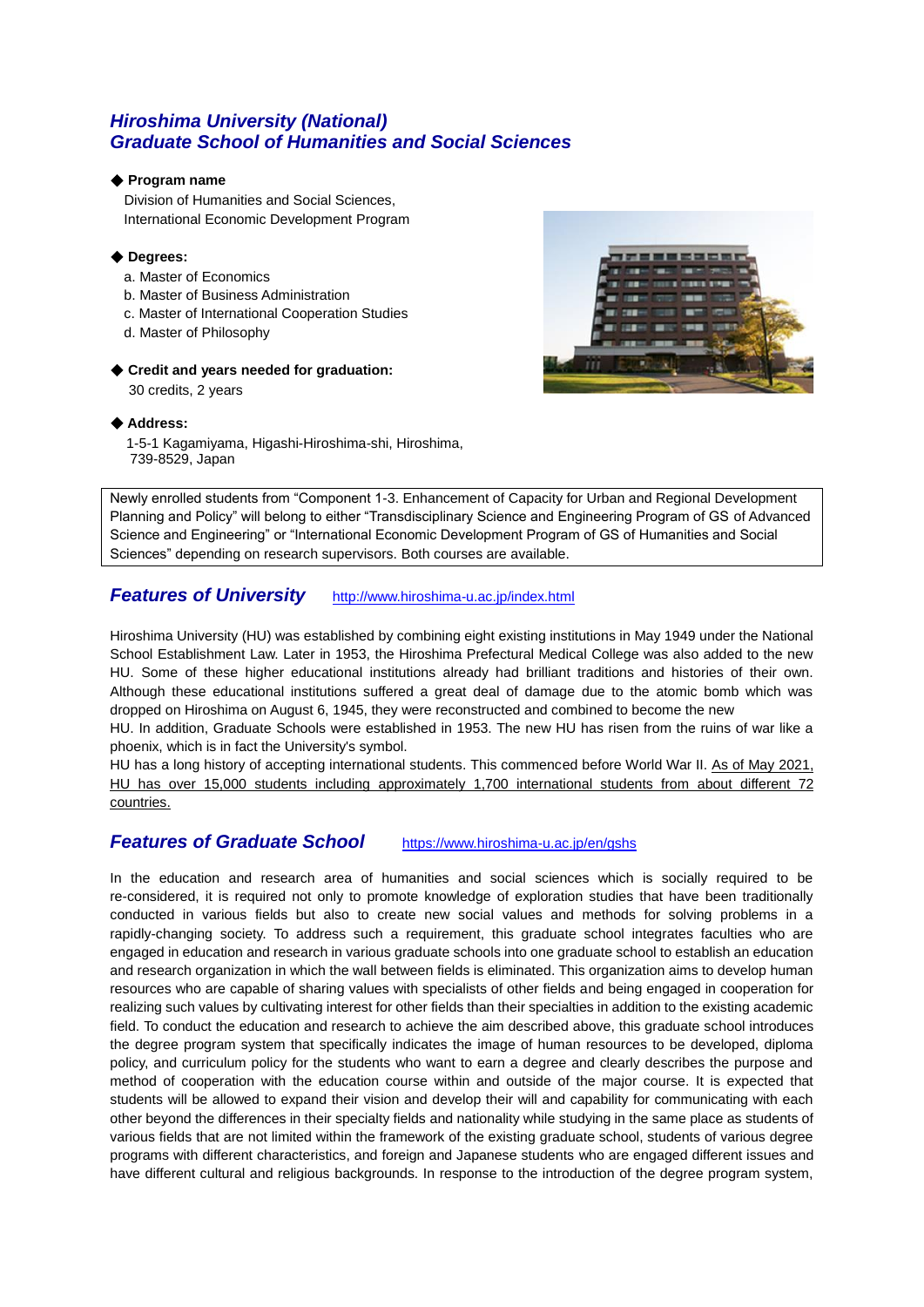the name of the degree program is indicated in the diploma certification in addition to the major course name and the name of the specialty field to allow students to easily explain their specialties.

### *I. Key Features of Education*

### **(1) Education Programs in English**

We believe it is important to develop international professionals capable of writing academic articles and reports, communicating and conversing in English. Therefore, almost all lectures and seminars are provided in English.

#### **(2) Systematic and Interdisciplinary Curriculum**

We offers a systematic and interdisciplinary curriculum to produce specialists who can contribute to international development and cooperation in ways that cut across established academic disciplines. We offers integrated education and research programs in economic development, international affairs, cultural dynamics, engineering, biology, peace studies, educational development, regional studies, Asian cultures and interdisciplinary programs to develop global perspectives.

#### *II. Special Education Programs*

We offers special education programs designed to improve the qualifications and skills of students who plan to work in the field of international cooperation. The main features of these programs are as follows.

## **(1) Global Environmental Leaders Special Education Program**

One of our aims is to establish a center for training environmental leaders capable of identifying problems and formulating strategic solutions at national or local levels through interdisciplinary and international perspectives. The global issue of reducing carbon emissions is an example of such a problem and the need for solutions. Another aim is to provide a platform for collaboration between industry, government and academia to promote cutting-edge environmental research and create coherent practical solutions for environmental issues on a global scale that is not limited to developing countries. We seek to provide value-added knowledge to those engaged in international cooperation. Achieving these aims requires addressing five areas: urban system design to prevent global warming, wise use of biomass resources, environmental impact assessment, policy and institutional design and environmental education. Our intention is for developing countries to work hand in hand with Japan to develop international environmental leaders, a task that we will undertake in an effective and practical manner. For more details, go to

[https://www.hiroshima-u.ac.jp/en/idec/education/special\\_education/courses/gels](https://www.hiroshima-u.ac.jp/en/idec/education/special_education/courses/gels)

### **(2) Formation of a Strategic Center for Global Internship (G.ecbo)**

HU is currently promoting the "Formation of a Strategic Center for Global Internship" (commonly known as the "G.ecbo program") following the 2007 adoption of the Support Program for Improvement of Graduate School Education. G.ecbo is a practical education program that includes pre- and post-internship training designed to achieve viable outcomes from student internships. The following types of internships are available:

(1) overseas internships, in which students go to a university or organization outside Japan;

(2) domestic internships, in which foreign students go to a Japanese company or organization;

(3) third-country internships, in which students from developing countries go to institutions in other developing countries.

(4) follow-up research internships, in which students in doctoral programs go back to countries where they have previously worked.

## *Features of the Program*

<https://www.hiroshima-u.ac.jp/en/gshs/program/humanitiesandsocialsciences/InternationalEconomicDevelopmentP>

The International Economic Development Program fosters advanced professionals and researchers who can contribute creatively and collaboratively to development policy planning, implementations, evaluations and improvements towards promotion of sustainable development goals, through acquisition of global perspectives, and knowledge and skills necessary in evidence-based interdisciplinary social science.

The art and science of policy making is entering into a new era. The paradigm shift is upgrading the process of policy making and its impact evaluation from a personal-experience-based subjective approach to a more objective, evidence-based one.

Evidence-based decision making does not merely mean the utilization of data; rather, it explicitly prohibits doing so, by acknowledging the wisdom that what our data shows in front of our eyes is just the correlation, and not the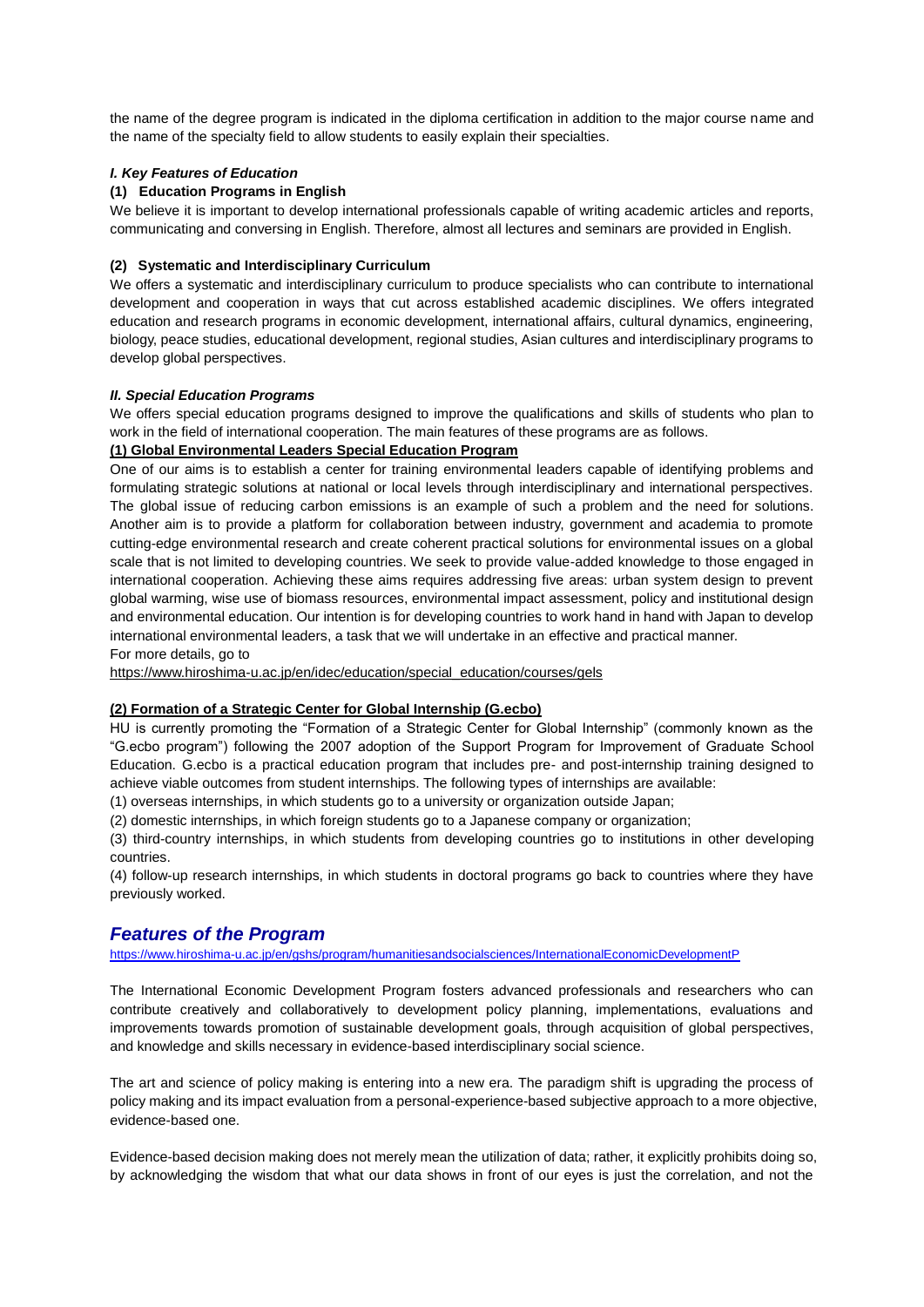causation that we need to base our decision. The fact that "people with higher education enjoy higher income" does not imply "promoting higher education promotes income growth." The fact that "countries with higher child birth rates face higher poverty" does not imply "suppressing child birth reduces poverty." The fact that "cities with better sewage have better child health" does not imply "better sewage improves child health."

If we want to know the impact of the policy to tackle these problems, we must find the truth hidden behind the observed data. The art of science of finding the truth in this way is the evidence-based decision making that we offer.

In order to tackle various development issues such as economic development, environmental conservation, poverty alleviation, and urban/rural dynamics, The International Economic Development Program provides the systematic curriculum to cultivate abilities for identifying/targeting issues, applied analysis, policy proposals that can link advanced social science methods to practical problem solving. Additionally, this program offers learning and training opportunities to develop professional communication skills to work with diverse stakeholders and leadership in problem solving.

## *Necessary Curriculum to Obtain the Degrees*

To obtain a Master's degree, JDS Fellows need to satisfy the following requirements: Minimum of 30 credits through program work; Submission of a master's thesis.

All students need to decide research topic and supervisors (one head-supervisor and two sub-supervisors) at the beginning of the first semester. Under the head-supervisor's advice, students will choose subjects to enroll and start preparations for a master's thesis.

List of subjects offered in 2021 academic year is attached. Students will choose subjects mainly from "International Development Economic Program".

(URL: [https://www.hiroshima-u.ac.jp/system/files/161122/14e.pdf\)](https://www.hiroshima-u.ac.jp/system/files/161122/14e.pdf)

## *List of faculty members capable of guiding JDS Fellows*

<https://www.hiroshima-u.ac.jp/en/gshs/staff/InternationalEconomicDevelopmentP>

Students need to decide their research topic and supervisors (one head-supervisor and two sub-supervisors) at the beginning of the first semester. Under the head-supervisor's advice, students will choose subjects to enroll and start preparations for their master's thesis.

| <b>Position</b> | Name                     | Research Theme                                                                                                                                                                                      |
|-----------------|--------------------------|-----------------------------------------------------------------------------------------------------------------------------------------------------------------------------------------------------|
| Professor       | ICHIHASHI,<br>Masaru     | Quantitative Comparison for Asian Economy, International and Regional<br>Studies of Economy, Analysis for Industrial Development, Japanese Economic<br><b>System, Economics Statistics Analysis</b> |
| Professor       | KAKINAKA.<br>Makoto      | Studies on International Trade and Finance                                                                                                                                                          |
| Professor       | KANEKO.<br>Shinji        | Study on Sustainable Development for Developing Countries<br>Environmental Policy Studies in Asia                                                                                                   |
| Professor       | MAHARJAN,<br>Keshav Lall | Rural Economics; issues related to agricultural economy and rural dynamics<br>South Asian Studies; issues related to socio-economy of South Asia                                                    |
| Professor       | YOSHIDA,<br>Yuichiro     | Study on the Optimal Social Capital and the Public Policy towards the<br>Economic Growth and Development<br>Comparative Macroeconomic Analysis in Developing Countries                              |

### 【**International Economic Development Program**】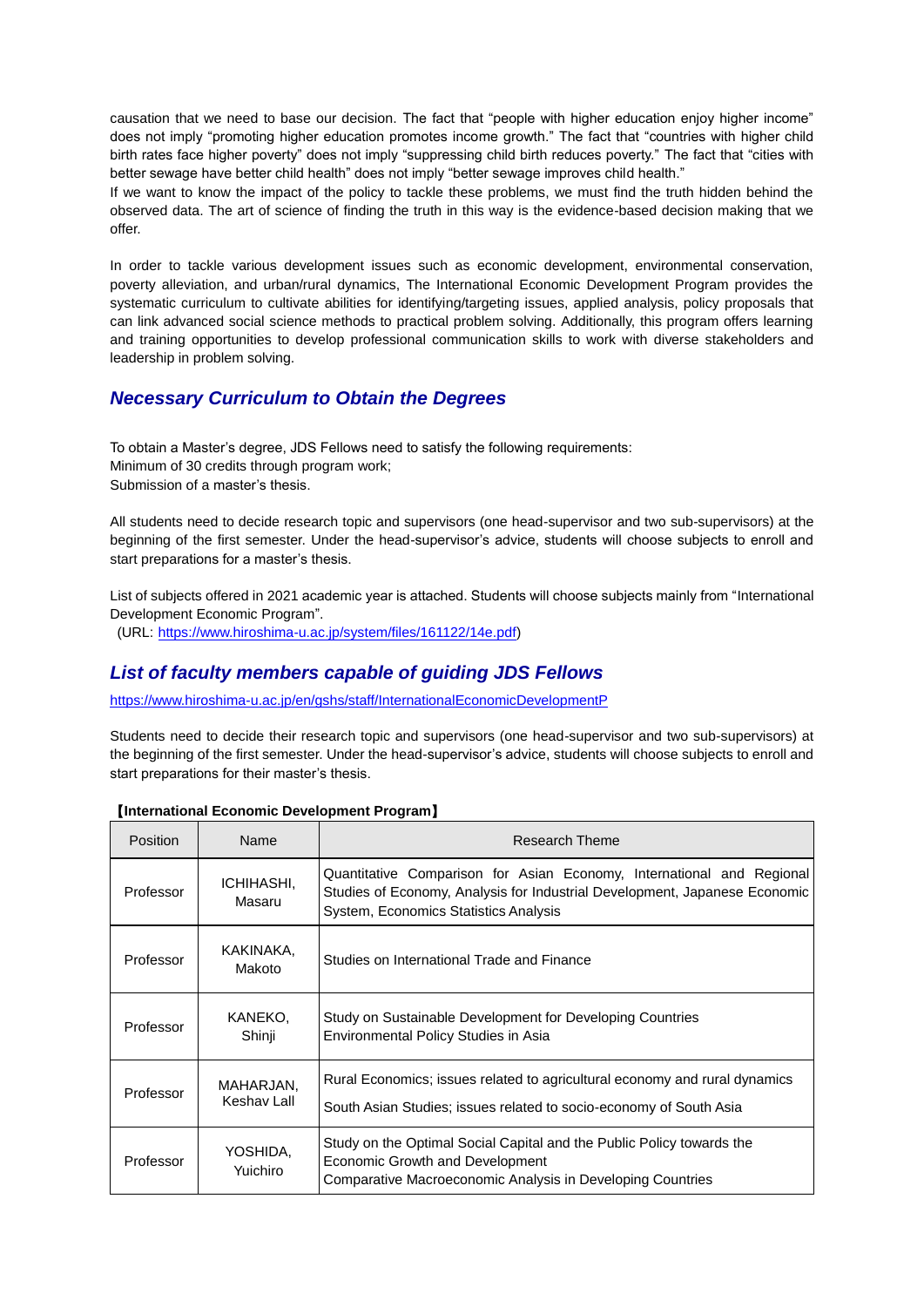| Associate<br>Professor | GOTO, Daisaku           | Applied Microeconomics for Development and Environmental Policy Studies<br>Lab and Field Experiments in Development and Environmental Economics                                                                                                                                                                                                                                             |  |
|------------------------|-------------------------|---------------------------------------------------------------------------------------------------------------------------------------------------------------------------------------------------------------------------------------------------------------------------------------------------------------------------------------------------------------------------------------------|--|
| Associate<br>Professor | SHARIFI Ayyoob          | Urban Planning and Policy Development, Environmental Planning<br>and<br>Management, Climate Policy, Sustainable Cities<br>Labor Economics, Personnel Economics, The effects of spousal tax exemption<br>of female labor supply, Research on subjective evaluation<br>Human Resource Development / Management, Management of Technology,<br>Management of Small and Medium-sized Enterprises |  |
| Associate<br>Professor | TAKAHASHI.<br>Shingo    |                                                                                                                                                                                                                                                                                                                                                                                             |  |
| Associate<br>Professor | TAKAHASHI.<br>Yoshi     |                                                                                                                                                                                                                                                                                                                                                                                             |  |
| Associate<br>Professor | JOSHI,<br>Niraj Prakash | Climate change, agricultural technology adoption, agriculture<br>production<br>economics, poverty and rural development in developing country                                                                                                                                                                                                                                               |  |

## *Academic Schedule*

## (Reference)

|                         | Fall Semester (October 1 - March 31) < In case of the schedule in AY2020> |  |
|-------------------------|---------------------------------------------------------------------------|--|
| October 1               | <b>Entrance Ceremony, Orientation</b>                                     |  |
| October 2 - February 8  | Classes                                                                   |  |
| Early October           | International Student Orientation (University-wide)                       |  |
| Mid October             | Deadline of Class Registration                                            |  |
| November 5              | University Anniversary Day                                                |  |
| December 26 - January 5 | <b>Winter Vacation</b>                                                    |  |
| February 9 - March 31   | End-of-Academic-Year Holidays                                             |  |

## **Spring Semester (April 1 - September 30) <In case of the schedule in AY2021>**

|             | April 1 - April 7       | Spring Vacation                |
|-------------|-------------------------|--------------------------------|
|             | April 8 - August 5      | Classes                        |
| Mid April   |                         | Deadline of Class Registration |
| End of July |                         | <b>Thesis Submission</b>       |
| Mid-August  |                         | <b>Thesis Defense</b>          |
|             | August 6 - September 30 | Summer Vacation                |
|             | September 17            | <b>Graduation Ceremony</b>     |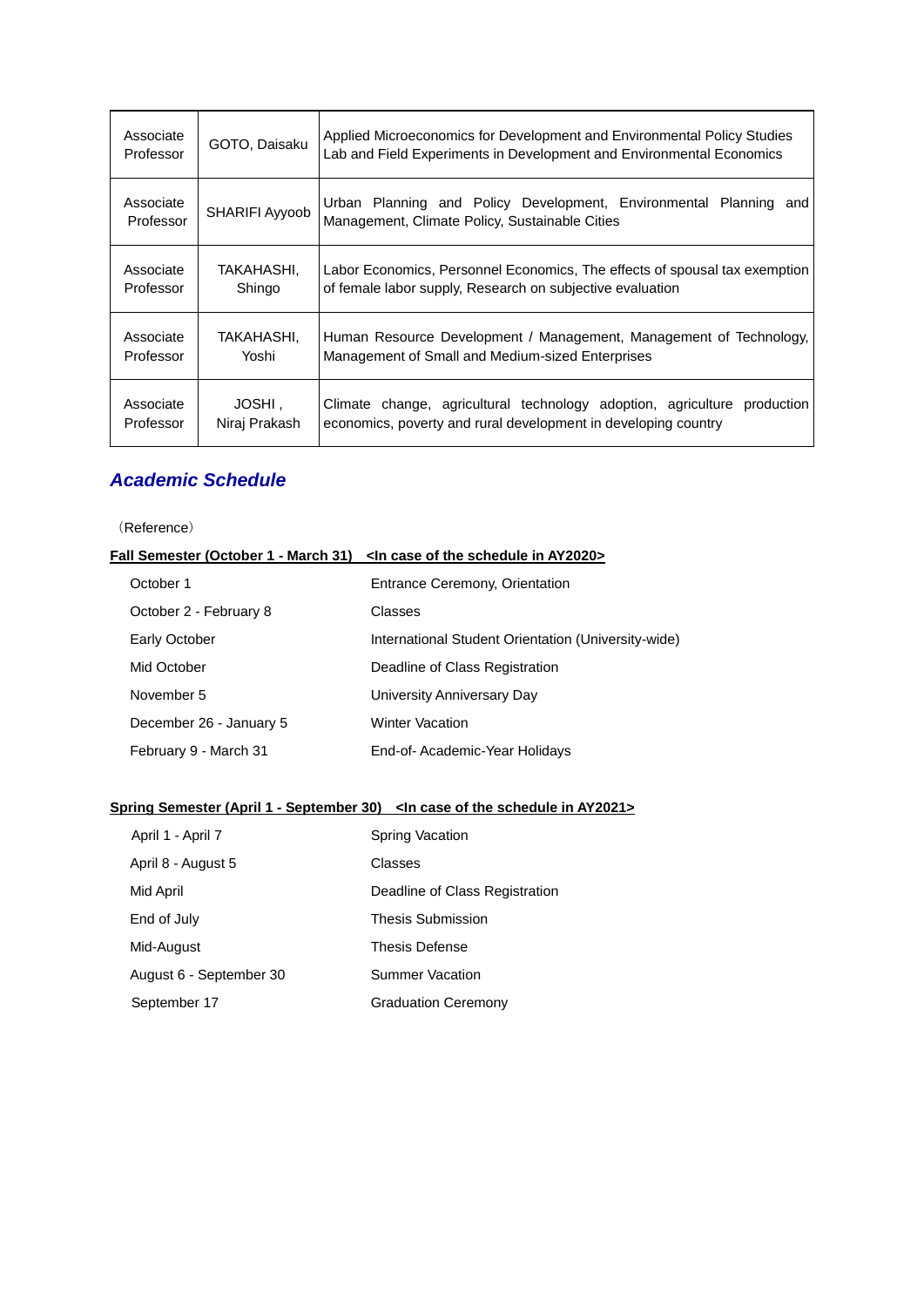## *Facilities* <https://www.hiroshima-u.ac.jp/en/centers>

#### **Residence"**

We provide apartments for international students at a reasonable rent. Students can get support in English from Hiroshima University Co-op when they apply for the apartments, have trouble and so on.

Also, a public apartment called "Sun Square Higashi-Hiroshima" is available to international students.

#### **Library**

Our library has nearly a collection of 30,000 titles of books and journals. Our collection is mainly focused on economics of development, education development, international relations and Asia regional culture development. "World Bank Information Kiosk" is placed for the purpose of introducing active discussions in academic area about the policy and actions of the World Bank. Students can access to "World Development Indicators Online" in our library. Flag ship publications, project reports, brochures and publications from the World Bank Tokyo Office are also available.

JDS fellows have full access to 5 other libraries on campus which has approximately 3,300,000 materials in its collection. Holding a huge collection of books and electronic journals, with a total combined area of 29,000 square meters, Hiroshima University Library System comprised of 5 libraries is one of the largest in the country.

#### **Other facilities**

Within the campus, we have welfare facilities such as various cafeteria, a travel agency office, stores, book shops and a barber shop. Hiroshima University also has a post office, a university health service center, and a dental clinic in the campus. The International Center provides mental counseling service to international students in English.

## *Message for Applicants*

The International Economic Development Program started accepting JDS Fellows in 2002 and currently we have JDS Fellows from 13 countries (Ghana, Cambodia, the Kyrgyz Republic, Sri Lanka, Tajikistan, Nepal, Pakistan, Bangladesh, the Philippines, Vietnam, Myanmar, Mongolia, and Laos). We also have students dispatched from governments mainly in Asian countries, under MEXT, Japanese government, the World Bank, and other scholarships. During lectures, seminars, or in student research rooms, students are actively participating in the discussion, exchanging their views and stimulating one another.

HU is a research based university. In line with this policy, We requires a thesis for the fulfillment of the master's degree, which is different from the coursework-based curriculum typically found in professional schools. It is not a very easy task to compile a master's thesis based on independent research. In fact, students need to spend significant time and resources. However, it is expected that this experience will enable you to acquire specialized academic and practical knowledge in your area of specialization. To ensure that you can pursue research of a high standard that achieves a good result, at the time of joining our program we require applicants to have a good command of English. Some knowledge of economics is also highly desirable.

In the campus surrounded by abundant nature in the suburbs of Hiroshima city, you can give your full attention to your study. Your each and every experience here will serve as an excellent base for your further steps as a professional government official. We welcome you to Hiroshima University.